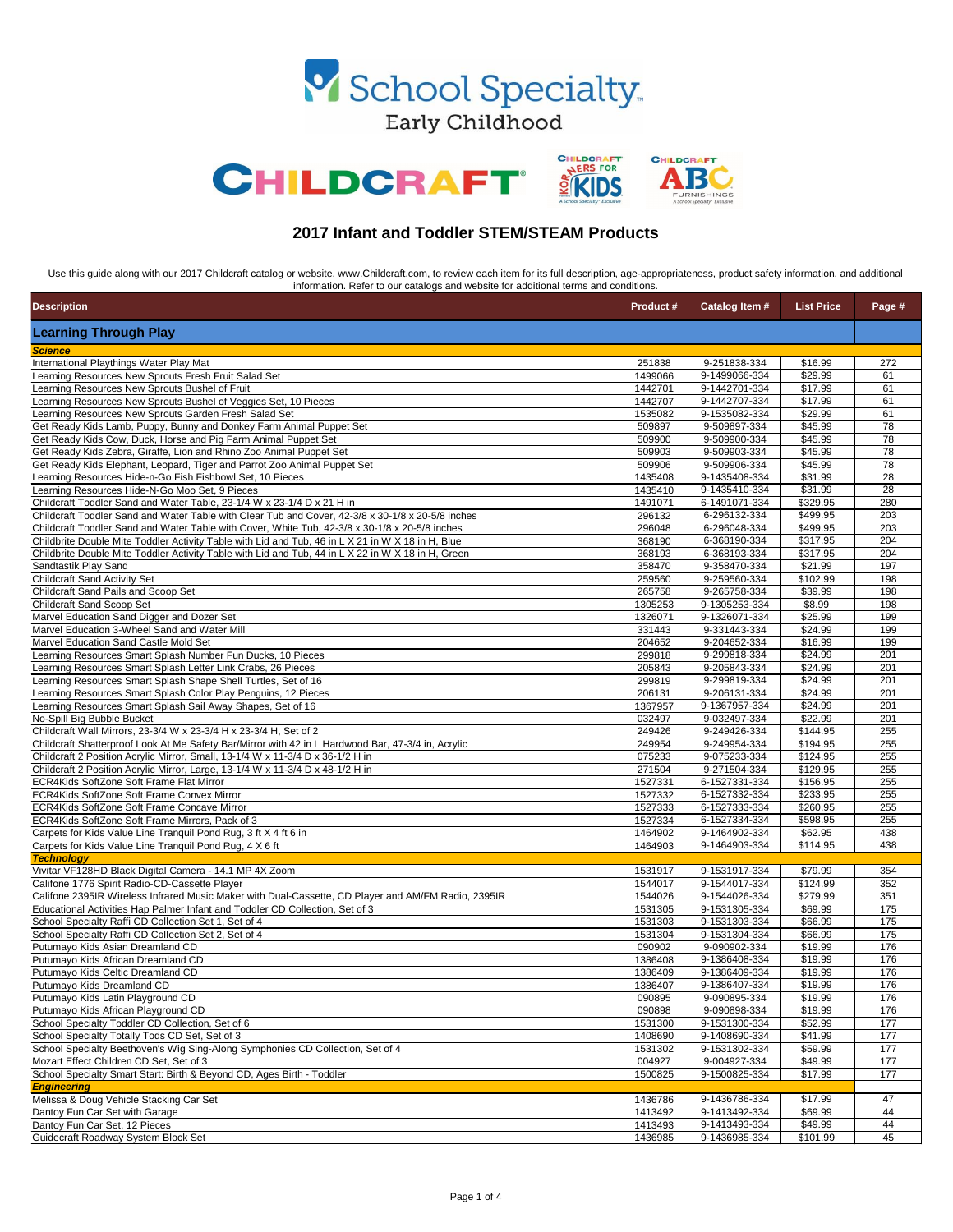|                                                                                                                                    |                    | Catalog Item #                 |                                  |                         |
|------------------------------------------------------------------------------------------------------------------------------------|--------------------|--------------------------------|----------------------------------|-------------------------|
| <b>Description</b>                                                                                                                 | Product #          |                                | <b>List Price</b>                | Page #                  |
| <b>Guidecraft Community Building Block Set</b>                                                                                     | 1436984            | 9-1436984-334                  | \$101.99                         | 45                      |
| Miniland Super Blocks Track Set<br>Miniland Super Blocks City Set                                                                  | 1532349<br>1532350 | 9-1532349-334<br>9-1532350-334 | \$76.99<br>\$76.99               | 46<br>46                |
| Guidecraft Super Tough Dump Truck Vehicle                                                                                          | 1436987            | 9-1436987-334                  | \$50.99                          | 48                      |
| Guidecraft Super Tough Front Loader Vehicle                                                                                        | 1436988            | 9-1436988-334                  | \$50.99                          | $\overline{48}$         |
| Guidecraft Super Tough Fire Engine Vehicle                                                                                         | 1436989            | 9-1436989-334                  | \$50.99                          | 48                      |
| Guidecraft Super Tough Garbage Truck Vehicle                                                                                       | 1436990            | 9-1436990-334                  | \$50.99                          | 48                      |
| Guidecraft Police Car Toy, Plywood, Ages 2+<br>Guidecraft School Bus Toy, Plywood, Ages 2+                                         | 1502598<br>1502599 | 9-1502598-334<br>9-1502599-334 | \$50.99<br>\$50.99               | 48<br>$\overline{48}$   |
| <b>Miniland Monster Truck</b>                                                                                                      | 1570322            | 9-1570322-334                  | \$109.99                         | 200                     |
| Miniland Super Dumper Truck                                                                                                        | 1571285            | 9-1571285-334                  | \$59.99                          | 200                     |
| Miniland Super Tractor                                                                                                             | 1571286            | 9-1571286-334                  | \$56.99                          | 200                     |
| Dantoy Heavy-Duty Wheelbarrow                                                                                                      | 1539367            | 9-1539367-334                  | \$39.99                          | $\overline{200}$<br>272 |
| <b>TOLO Education Baby Rattle Activity Set</b><br><b>TOLO Education Baby Large Rattle Set</b>                                      | 1576243<br>1576242 | 9-1576243-334<br>9-1576242-334 | \$41.99<br>\$66.99               | 272                     |
| <b>TOLO Education Baby Animals Carousel</b>                                                                                        | 1576232            | 9-1576232-334                  | \$48.99                          | 272                     |
| <b>TOLO Education Pony Carousel</b>                                                                                                | 1576233            | 9-1576233-334                  | \$48.99                          | 272                     |
| Fat Brain Toys Rolligo                                                                                                             | 1562144            | 9-1562144-334                  | \$32.99                          | $\overline{273}$        |
| <b>TOLO Education Pull Along Pony</b><br><b>TOLO Education Mobile Phone</b>                                                        | 1576238            | 9-1576238-334                  | \$24.99                          | $\overline{273}$        |
| <b>TOLO Education Musical Jack in the Box</b>                                                                                      | 1576245<br>1576261 | 9-1576245-334<br>9-1576261-334 | \$23.99<br>\$34.99               | 273<br>273              |
| <b>TOLO Education Baby's Musical Radio</b>                                                                                         | 1576240            | 9-1576240-334                  | \$29.99                          | 273                     |
| <b>TOLO Education Musical Activity TV</b>                                                                                          | 1576239            | 9-1576239-334                  | \$46.99                          | 273                     |
| Melissa & Doug Farm Sound Block Set                                                                                                | 1268842            | 9-1268842-334                  | \$16.99                          | 274                     |
| Melissa & Doug Vehicles Sound Block Set                                                                                            | 1268843            | 9-1268843-334                  | \$16.99                          | 274<br>274              |
| Fat Brain Toys OombeeCube<br>Fat Brain Toys Pop 'N Slide Shelly                                                                    | 1562141<br>1562146 | 9-1562141-334<br>9-1562146-334 | \$22.99<br>\$19.99               | $\overline{274}$        |
| <b>TOLO Education Mini Pop-Up Friends</b>                                                                                          | 1576234            | 9-1576234-334                  | \$78.99                          | $\overline{274}$        |
| <b>TOLO Education Pop-Up Dinosaurs</b>                                                                                             | 1576236            | 9-1576236-334                  | \$46.99                          | $\overline{274}$        |
| <b>TOLO Education Pop-Up Farm House</b>                                                                                            | 1576235            | 9-1576235-334                  | \$77.99                          | 274                     |
| <b>TOLO Education First Friends World People Set</b>                                                                               | 1576248            | 9-1576248-334                  | \$148.99                         | $\overline{275}$        |
| <b>TOLO Education First Friends Community Workers</b><br><b>TOLO Education First Friends At Home</b>                               | 1576249<br>1576241 | 9-1576249-334<br>9-1576241-334 | $\overline{$}117.99$<br>\$196.99 | 275<br>275              |
| <b>TOLO Education Baby Vehicles</b>                                                                                                | 1576246            | 9-1576246-334                  | \$88.99                          | 275                     |
| <b>TOLO Education Roller Ball Run</b>                                                                                              | 1576237            | 9-1576237-334                  | \$51.99                          | 275                     |
| International Playthings Whirl 'n Go Ball Tower                                                                                    | 1548308            | 9-1548308-334                  | \$22.99                          | 275                     |
| Guidecraft Sensory Stacking Blocks, Set of 17                                                                                      | 1562300            | 9-1562300-334                  | \$32.99                          | 276                     |
| International Playthings Stack 'N Sort Set<br><b>TOLO Education Stack and Learn</b>                                                | 1336384<br>1576244 | 9-1336384-334<br>9-1576244-334 | \$27.99<br>\$97.99               | 276<br>276              |
| <b>Fisher Price Rock-A-Stack</b>                                                                                                   | 256737             | 9-256737-334                   | \$11.99                          | $\overline{276}$        |
| Fat Brain Toys Tobbles Neo, 6 Pieces                                                                                               | 1562142            | 9-1562142-334                  | \$35.99                          | 276                     |
| Fat Brain Toys Tobbles, 6 Pieces                                                                                                   | 1562143            | 9-1562143-334                  | \$35.99                          | $\overline{276}$        |
| Guidecraft Caterpillar Stacking, Set of 19                                                                                         | 1562301            | 9-1562301-334                  | \$45.99                          | 277                     |
| Guidecraft Fruit Stacking, Set of 10<br>Fat Brain Toys SpinAgain                                                                   | 1562302<br>1562140 | 9-1562302-334<br>9-1562140-334 | \$32.99<br>\$39.99               | 277<br>$\overline{277}$ |
| Fisher Price Baby's First Sorting Block Set                                                                                        | 506855             | 9-506855-334                   | \$17.99                          | 277                     |
| Guidecraft Sorting Tree, Set of 7                                                                                                  | 1562303            | 9-1562303-334                  | \$19.99                          | 277                     |
| Guidecraft Sorting Vehicles, Set of 6                                                                                              | 1562304            | 9-1562304-334                  | \$38.99                          | $\overline{277}$        |
| International Playthings Geokid Daisy                                                                                              | 1336385            | 9-1336385-334                  | \$27.99                          | 278                     |
| Learning Resources TotBot Builders<br>Fat Brain Toys Vroom Blox, Set of 3                                                          | 1572954<br>1562145 | 9-1572954-334<br>9-1562145-334 | \$18.99<br>\$33.99               | $\overline{278}$<br>278 |
| Guidecraft Grippies Builders, Set of 20                                                                                            | 1562308            | 9-1562308-334                  | \$51.99                          | 278                     |
| Guidecraft Grippies Builders, Set of 30                                                                                            | 1562309            | 9-1562309-334                  | \$77.99                          | 278                     |
| Edushape Infant Sensory Dot Ball Set                                                                                               | 1435212            | 9-1435212-334                  | \$54.99                          | 278                     |
| Edushape Textured Sensory Ball Set, Assorted Colors, 4 in                                                                          | 086318             | 9-086318-334                   | \$22.99                          | 278                     |
| Edushape Textured Sensory Balls, 7 Inch<br>Edushape Wood grain Foam Blocks                                                         | 262233<br>1290834  | 9-262233-334<br>9-1290834-334  | \$47.99<br>\$54.99               | 278<br>38               |
| <b>Edushape Building Block Set</b>                                                                                                 | 1435229            | 9-1435229-334                  | \$44.99                          | $\overline{38}$         |
| Chenille Kraft Non-Toxic Wonderfoam Block, Assorted Size, Assorted Color, Pack of 40                                               | 067290             | 9-067290-334                   | \$27.99                          | 38                      |
| Chenille Kraft Non-Toxic Wonderfoam Block, Assorted Size, Assorted Color, Pack of 68                                               | 067291             | 9-067291-334                   | \$45.99                          | 38                      |
| Chenille Kraft Wonderfoam Block Set                                                                                                | 067292             | 9-067292-334                   | \$119.95                         | $\overline{38}$         |
| Edushape Textured Block Set, 8-1/2 Dia x 6 H in, Ages 2+, Set of 30<br>Edushape Mini EduBlock Set                                  | 1500801<br>1291229 | 9-1500801-334<br>9-1291229-334 | \$29.99<br>\$96.99               | 38<br>38                |
| <b>School Specialty Plastic Hollow Blocks</b>                                                                                      | 249042             | 9-249042-334                   | \$38.99                          | 42                      |
| Childcraft Plastic Multi-Sized Hollow Block Set                                                                                    | 249045             | 9-249045-334                   | \$72.99                          | 42                      |
| Childcraft Corrugated Blocks, Large, Red, Set of 16                                                                                | 1435230            | 9-1435230-334                  | \$44.99                          | 40                      |
| Childcraft Corrugated Blocks, Blue, Red and Yellow, Set of 36                                                                      | 1435231            | 9-1435231-334                  | \$56.99                          | 40                      |
| Childcraft Corrugated Blocks, Blue, Red and Yellow, Set of 84<br>Edushape Big Wood-Like Foam Block Set                             | 1435232<br>1435669 | 9-1435232-334<br>9-1435669-334 | \$109.99<br>\$179.99             | 40<br>41                |
| Edushape Big EduBlock Set                                                                                                          | 1326068            | 9-1326068-334                  | \$179.99                         | 41                      |
| Edushape Giant Foam Block Set                                                                                                      | 057656             | 9-057656-334                   | \$146.99                         | 41                      |
| Edushape Giant Geometric Shapes Foam Block Set                                                                                     | 076744             | 9-076744-334                   | \$286.99                         | 41                      |
| Edushape Jumbo Textured Block Set, Regular Thickness                                                                               | 075720             | 9-075720-334                   | \$239.99                         | 41                      |
| Edushape Jumbo Textured Block Set, Large Thickness<br>Edushape Giant Soft EduBlock Set                                             | 075722<br>1396385  | 9-075722-334<br>9-1396385-334  | \$319.99<br>\$179.99             | 41<br>41                |
| Edushape Soft EduBlock Set                                                                                                         | 1396384            | 9-1396384-334                  | \$309.99                         | 41                      |
| <b>Art and Innovation</b>                                                                                                          |                    |                                |                                  |                         |
| Edushape Deluxe Music Set Set, Assorted Colors, Ages 3 Months+, Set of 12                                                          | 1500800            | 9-1500800-334                  | \$62.99                          | 171                     |
| Edushape Mini Rainbow Bead Shaker Set                                                                                              | 269113             | 9-269113-334                   | \$27.99                          | 172                     |
| Edushape Early Years Music Set<br>Childcraft Double Adjustable Easel, Dry Erase Panels, Paper Roll, Holder, 23-3/4 W x 44-1/2 H in | 1371538<br>296213  | 9-1371538-334<br>9-296213-334  | \$49.99<br>\$199.95              | 171<br>297              |
| Childcraft Double Adjustable Easel, Dry Erase Panels, Drying Rack, 23-3/4 W x 44-1/2 H in                                          | 296312             | 9-296312-334                   | \$259.95                         | 297                     |
| Childcraft Double Adjustable Easel with Clear Panels, 23-3/4 W x 44-1/2 H in                                                       | 272203             | 9-272203-334                   | \$264.95                         | 297                     |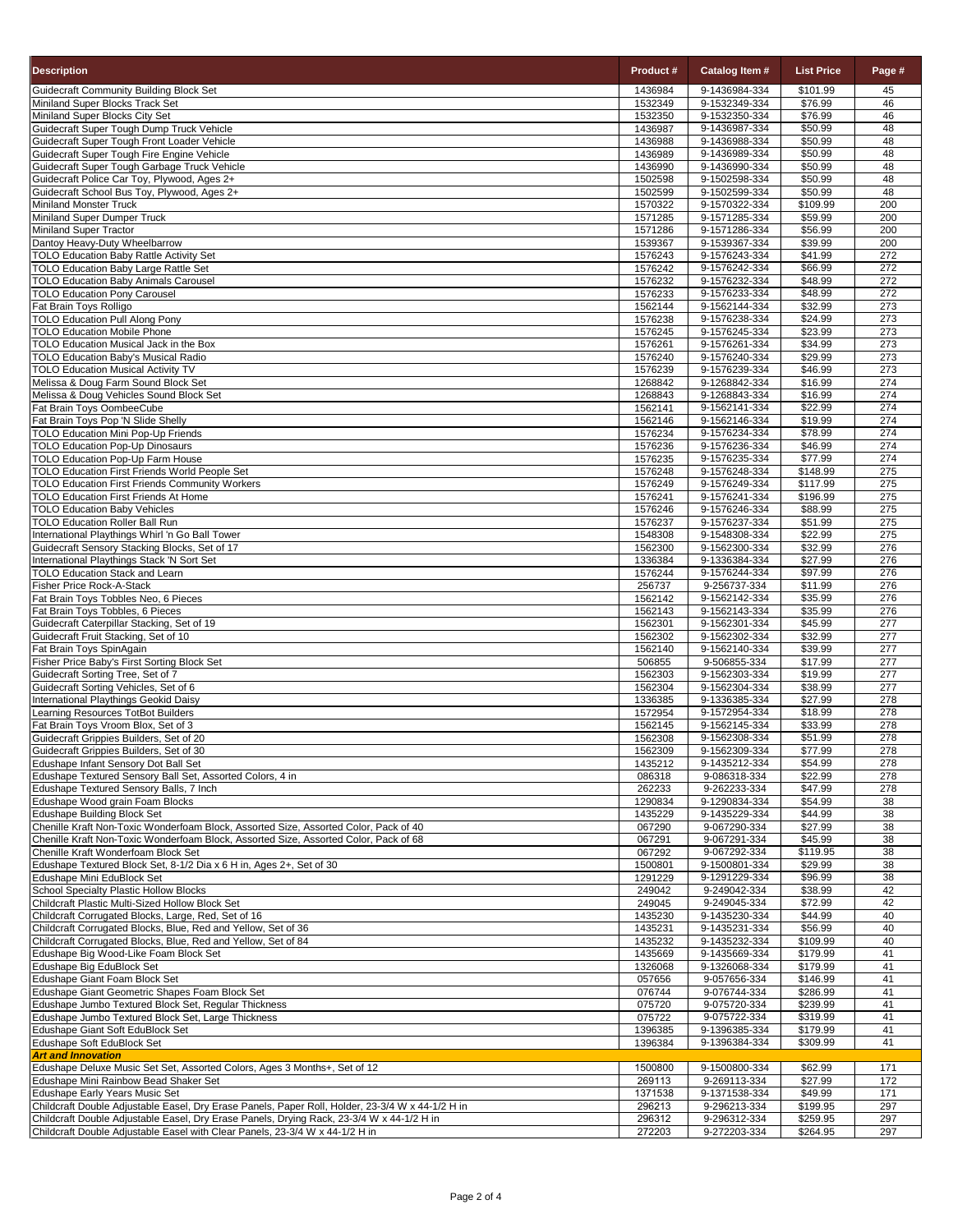| <b>Description</b>                                                                                                                                                                                                              | <b>Product #</b>   | Catalog Item #                 | <b>List Price</b>  | Page #     |
|---------------------------------------------------------------------------------------------------------------------------------------------------------------------------------------------------------------------------------|--------------------|--------------------------------|--------------------|------------|
| Childcraft See-View Easel, Maple, 23-3/4 W x 44-1/2 H in                                                                                                                                                                        | 1506618            | 9-1506618-334                  | \$274.95           | 297        |
| Childcraft Double Adjustable Easel with Clear Panels, Drying Rack, 23-3/4 W x 44-1/2 H in                                                                                                                                       | 296315             | 9-296315-334                   | \$324.95           | 297        |
| Childcraft Adjustable Mobile Art Easel, 24 W x 24 D x 43-5/8 H in                                                                                                                                                               | 1528609            | 6-1528609-334                  | \$329.95           | 296        |
| ChildBrite Fence Easel, 22-1/2 x 23-1/2 Inches                                                                                                                                                                                  | 1532509            | 9-1532509-334                  | \$82.95            | 296        |
| Childcraft Tabletop Easel, 21-1/4 W x 23 D x 22-5/8 H in                                                                                                                                                                        | 078120             | 9-078120-334                   | \$89.95            | 296        |
| School Smart Non-Toxic Stubby Plastic Handle Paint Brush Pack, 7-1/2 in, Assorted Color, Pack of 10                                                                                                                             | 085680             | 9-085680-334                   | \$12.19            | 287        |
| School Smart Beginner Stubby White Bristle Paint Brush Set, 1/2 X 7-1/4 in, Assorted Color, Set of 10                                                                                                                           | 085683             | 9-085683-334                   | \$9.79             | 287        |
| Silver Lead Sax Extra Short Shaving Paint Brushs, 4 Inches, Assorted Color, Set of 6                                                                                                                                            | 404043             | 9-404043-334                   | \$6.29             | 289        |
| Creativity Street Bulb Handle Paint Brushes, Pack of 4                                                                                                                                                                          | 1577677            | 9-1577677-334                  | \$5.49             | 290        |
| Creativity Street Knob Handle Paint Brushes, Pack of 4                                                                                                                                                                          | 1577676            | 9-1577676-334                  | \$5.49             | 290        |
| Ready2Learn Soft-Grip Pattern Stampers, Set of 4                                                                                                                                                                                | 1577776            | 9-1577776-334                  | \$11.49            | 290        |
| Ready2Learn Easy-Grip Paint Brushes, Assorted Sizes, Set of 6                                                                                                                                                                   | 1577774            | 9-1577774-334<br>9-1577775-334 | \$19.99<br>\$22.99 | 290<br>290 |
| Ready2Learn Easy-Grip Paint Brushes, Large, Set of 6<br>Ready2Learn Easy-Grip Mini Modeling Wheels, Set of 4                                                                                                                    | 1577775<br>1577778 | 9-1577778-334                  | \$20.99            | 290        |
| Ready2Learn Paint and Clay Mushroom Stampers, Set of 4                                                                                                                                                                          | 1577777            | 9-1577777-334                  | \$18.49            | 290        |
| School Smart Non-Toxic Washable Tempera Paint, 1 pt Plastic Bottle, Red                                                                                                                                                         | 1439201            | 9-1439201-334                  | \$2.79             | 282        |
| School Smart Non-Toxic Washable Tempera Paint, 1 pt Plastic Bottle, Black                                                                                                                                                       | 1439202            | 9-1439202-334                  | \$2.79             | 282        |
| School Smart Non-Toxic Washable Tempera Paint, 1 pt Plastic Bottle, White                                                                                                                                                       | 1439203            | 9-1439203-334                  | \$2.79             | 282        |
| School Smart Non-Toxic Washable Tempera Paint, 1 pt Plastic Bottle, Pink                                                                                                                                                        | 1439204            | 9-1439204-334                  | \$2.79             | 282        |
| School Smart Non-Toxic Washable Tempera Paint, 1 pt Plastic Bottle, Magenta                                                                                                                                                     | 1439205            | 9-1439205-334                  | \$2.79             | 282        |
| School Smart Non-Toxic Washable Tempera Paint, 1 pt Plastic Bottle, Orange                                                                                                                                                      | 1439206            | 9-1439206-334                  | \$2.79             | 282        |
| School Smart Non-Toxic Washable Tempera Paint, 1 pt Plastic Bottle, Turquoise                                                                                                                                                   | 1439207            | 9-1439207-334                  | \$2.79             | 282        |
| School Smart Non-Toxic Washable Tempera Paint, 1 pt Plastic Bottle, Yellow                                                                                                                                                      | 1439208            | 9-1439208-334                  | \$2.79             | 282        |
| School Smart Non-Toxic Washable Tempera Paint, 1 pt Plastic Bottle, Brown                                                                                                                                                       | 1439209            | 9-1439209-334                  | \$2.79             | 282        |
| School Smart Non-Toxic Washable Tempera Paint, 1 pt Plastic Bottle, Purple                                                                                                                                                      | 1439210            | 9-1439210-334                  | \$2.79             | 282        |
| School Smart Non-Toxic Washable Tempera Paint, 1 pt Plastic Bottle, Blue                                                                                                                                                        | 1439211            | 9-1439211-334                  | \$2.79             | 282        |
| School Smart Non-Toxic Washable Tempera Paint, 1 pt Plastic Bottle, Green                                                                                                                                                       | 1439212            | 9-1439212-334                  | \$2.79             | 282        |
| School Smart Non-Toxic Washable Tempera Paint Set, 1 pt Plastic Bottle, Assorted Color, Set of 12                                                                                                                               | 1439213            | 9-1439213-334                  | \$29.79            | 282        |
| School Smart Non-Toxic Washable Tempera Paint, 1 qt Plastic Bottle, Red                                                                                                                                                         | 1439214            | 9-1439214-334                  | \$5.19             | 282        |
| School Smart Non-Toxic Washable Tempera Paint, 1 qt Plastic Bottle, Black                                                                                                                                                       | 1439215            | 9-1439215-334                  | \$5.19             | 282        |
| School Smart Non-Toxic Washable Tempera Paint, 1 qt Plastic Bottle, White                                                                                                                                                       | 1439216            | 9-1439216-334                  | \$5.19             | 282        |
| School Smart Non-Toxic Washable Tempera Paint, 1 qt Plastic Bottle, Pink                                                                                                                                                        | 1439217            | 9-1439217-334                  | \$5.19             | 282        |
| School Smart Non-Toxic Washable Tempera Paint, 1 qt Plastic Bottle, Magenta                                                                                                                                                     | 1439218            | 9-1439218-334                  | \$5.19             | 282        |
| School Smart Non-Toxic Washable Tempera Paint, 1 qt Plastic Bottle, Orange                                                                                                                                                      | 1439219<br>1439220 | 9-1439219-334<br>9-1439220-334 | \$5.19             | 282<br>282 |
| School Smart Non-Toxic Washable Tempera Paint, 1 qt Plastic Bottle, Turquoise<br>School Smart Non-Toxic Washable Tempera Paint, 1 qt Plastic Bottle, Yellow                                                                     | 1439221            | 9-1439221-334                  | \$5.19<br>\$5.19   | 282        |
| School Smart Non-Toxic Washable Tempera Paint, 1 qt Plastic Bottle, Brown                                                                                                                                                       | 1439222            | 9-1439222-334                  | \$5.19             | 282        |
| School Smart Non-Toxic Washable Tempera Paint, 1 qt Plastic Bottle, Purple                                                                                                                                                      | 1439223            | 9-1439223-334                  | \$5.19             | 282        |
| School Smart Non-Toxic Washable Tempera Paint, 1 qt Plastic Bottle, Blue                                                                                                                                                        | 1439224            | 9-1439224-334                  | \$5.19             | 282        |
| School Smart Non-Toxic Washable Tempera Paint, 1 qt Plastic Bottle, Green                                                                                                                                                       | 1439225            | 9-1439225-334                  | \$5.19             | 282        |
| School Smart Non-Toxic Washable Tempera Paint Set, 1 gt Plastic Bottle, Assorted Color, Set of 12                                                                                                                               | 1439226            | 9-1439226-334                  | \$56.49            | 282        |
| School Smart Non-Toxic Washable Tempera Paint, 1 gal Plastic Bottle, Red                                                                                                                                                        | 1439227            | 9-1439227-334                  | \$14.89            | 282        |
| School Smart Non-Toxic Washable Tempera Paint, 1 gal Plastic Bottle, Black                                                                                                                                                      | 1439228            | 9-1439228-334                  | \$14.89            | 282        |
| School Smart Non-Toxic Washable Tempera Paint, 1 gal Plastic Bottle, White                                                                                                                                                      | 1439229            | 9-1439229-334                  | \$14.89            | 282        |
| School Smart Non-Toxic Washable Tempera Paint, 1 gal Plastic Bottle, Pink                                                                                                                                                       | 1439230            | 9-1439230-334                  | \$14.89            | 282        |
| School Smart Non-Toxic Washable Tempera Paint, 1 gal Plastic Bottle, Magenta                                                                                                                                                    | 1439231            | 9-1439231-334                  | \$14.89            | 282        |
| School Smart Non-Toxic Washable Tempera Paint, 1 gal Plastic Bottle, Orange                                                                                                                                                     | 1439232            | 9-1439232-334                  | \$14.89            | 282        |
| School Smart Non-Toxic Washable Tempera Paint, 1 gal Plastic Bottle, Turquoise                                                                                                                                                  | 1439233            | 9-1439233-334                  | \$14.89            | 282        |
| School Smart Non-Toxic Washable Tempera Paint, 1 gal Plastic Bottle, Yellow                                                                                                                                                     | 1439234            | 9-1439234-334                  | \$14.89            | 282        |
| School Smart Non-Toxic Washable Tempera Paint, 1 gal Plastic Bottle, Brown                                                                                                                                                      | 1439235            | 9-1439235-334                  | \$14.89            | 282        |
| School Smart Non-Toxic Washable Tempera Paint, 1 gal Plastic Bottle, Purple                                                                                                                                                     | 1439236            | 9-1439236-334                  | \$14.89            | 282        |
| School Smart Non-Toxic Washable Tempera Paint, 1 gal Plastic Bottle, Blue                                                                                                                                                       | 1439237            | 9-1439237-334                  | \$14.89            | 282        |
| School Smart Non-Toxic Washable Tempera Paint, 1 gal Plastic Bottle, Green                                                                                                                                                      | 1439238            | 9-1439238-334                  | \$14.89            | 282        |
| School Smart Non-Toxic Washable Tempera Paint Set, 1 gal Plastic Bottle, Assorted Color, Set of 4<br>Creativity Street No-Spill Square Cup Plastic Paint Pot Set with Assorted Colored Lids, 3-1/2 W in, Translucent, Set of 10 | 1439239<br>085760  | 9-1439239-334<br>9-085760-334  | \$59.19<br>\$14.49 | 282<br>282 |
| Sargent Art Paint Pump Dispenser, 1 or 0.5 gal                                                                                                                                                                                  | 086644             | 9-086644-334                   | \$2.99             | 282        |
| Do-A-Dot Marker Classroom Pack, Assorted Colors, Set of 72                                                                                                                                                                      | 1568573            | 9-1568573-334                  | \$223.99           | 284        |
| Do a Dot Art Washable Applicator Paint Marker, Sponge Tip, Assorted Regular Colors, Set of 6                                                                                                                                    | 419455             | 9-419455-334                   | \$18.69            | 284        |
| Do a Dot Art Washable Applicator Paint Marker, Sponge Tip, Assorted Brilliant Colors, Set of 6                                                                                                                                  | 068089             | 9-068089-334                   | \$18.69            | 284        |
| Crayola Non-Toxic Washable Finger Paint Set, 1 pt Squeeze Bottle, Assorted Bright Color, Set of 6                                                                                                                               | 1428980            | 9-1428980-334                  | \$57.19            | 285        |
| Pacon Recyclable Finger Paint Paper Roll, 50 lb, 16 in X 100 ft, White                                                                                                                                                          | 1429756            | 9-1429756-334                  | \$13.49            | 285        |
| Crayola Washable Bold Fingerpaint Set, Bottle, Primary, Set of 3                                                                                                                                                                | 1492158            | 9-1492158-334                  | \$12.39            | 285        |
| Crayola Washable Bold Fingerpaint Set, Bottle, Secondary, Set of 3                                                                                                                                                              | 1492159            | 9-1492159-334                  | \$12.39            | 285        |
| Crayola Non-Toxic Washable Finger Paint, 1 pt Squeeze Bottle, Black                                                                                                                                                             | 007974             | 9-007974-334                   | \$9.49             | 285        |
| Crayola Non-Toxic Washable Finger Paint, 1 pt Squeeze Bottle, Blue                                                                                                                                                              | 007977             | 9-007977-334                   | \$9.49             | 285        |
| Crayola Non-Toxic Washable Finger Paint, 1 pt Squeeze Bottle, Brown                                                                                                                                                             | 007980             | 9-007980-334                   | \$9.49             | 285        |
| Crayola Non-Toxic Washable Finger Paint, 1 pt Squeeze Bottle, Green                                                                                                                                                             | 007983             | 9-007983-334                   | \$9.49             | 285        |
| Crayola Non-Toxic Washable Finger Paint, 1 pt Squeeze Bottle, Orange                                                                                                                                                            | 007986             | 9-007986-334                   | \$9.49             | 285        |
| Crayola Non-Toxic Washable Finger Paint, 1 pt Squeeze Bottle, Red                                                                                                                                                               | 007989             | 9-007989-334                   | \$9.49             | 285        |
| Crayola Non-Toxic Washable Finger Paint, 1 pt Squeeze Bottle, Violet                                                                                                                                                            | 007992             | 9-007992-334                   | \$9.49             | 285        |
| Crayola Non-Toxic Washable Finger Paint, 1 pt Squeeze Bottle, Yellow                                                                                                                                                            | 007995             | 9-007995-334                   | \$9.49<br>\$9.49   | 285<br>285 |
| Crayola Non-Toxic Washable Finger Paint, 1 pt Squeeze Bottle, White<br>Crayola Non-Toxic Washable Finger Paint, 1 gt Squeeze Bottle, Black                                                                                      | 007998<br>008001   | 9-007998-334<br>9-008001-334   | \$14.79            | 285        |
| Crayola Non-Toxic Washable Finger Paint, 1 qt Squeeze Bottle, Blue                                                                                                                                                              | 008004             | 9-008004-334                   | \$14.79            | 285        |
| Crayola Non-Toxic Washable Finger Paint, 1 qt Squeeze Bottle, Brown                                                                                                                                                             | 008007             | 9-008007-334                   | \$14.79            | 285        |
| Crayola Non-Toxic Washable Finger Paint, 1 qt Squeeze Bottle, Green                                                                                                                                                             | 008010             | 9-008010-334                   | \$14.79            | 285        |
| Crayola Non-Toxic Washable Finger Paint, 1 qt Squeeze Bottle, Orange                                                                                                                                                            | 008013             | 9-008013-334                   | \$14.79            | 285        |
| Crayola Non-Toxic Washable Finger Paint, 1 qt Squeeze Bottle, Red                                                                                                                                                               | 008016             | 9-008016-334                   | \$14.79            | 285        |
| Crayola Non-Toxic Washable Finger Paint, 1 qt Squeeze Bottle, Violet                                                                                                                                                            | 008019             | 9-008019-334                   | \$14.79            | 285        |
| Crayola Non-Toxic Washable Finger Paint, 1 qt Squeeze Bottle, Yellow                                                                                                                                                            | 008022             | 9-008022-334                   | \$14.79            | 285        |
| Crayola Non-Toxic Washable Finger Paint, 1 qt Squeeze Bottle, White                                                                                                                                                             | 008025             | 9-008025-334                   | \$14.79            | 285        |
| School Smart Sulphite Finger Paint Paper, 60 lb, 11 X 16 in, White, Pack of 100                                                                                                                                                 | 085373             | 9-085373-334                   | \$5.29             | 285        |
| School Smart Sulphite Finger Paint Paper, 60 lb, 11 X 16 in, Glazed White, Pack of 500                                                                                                                                          | 085375             | 9-085375-334                   | \$25.99            | 285        |